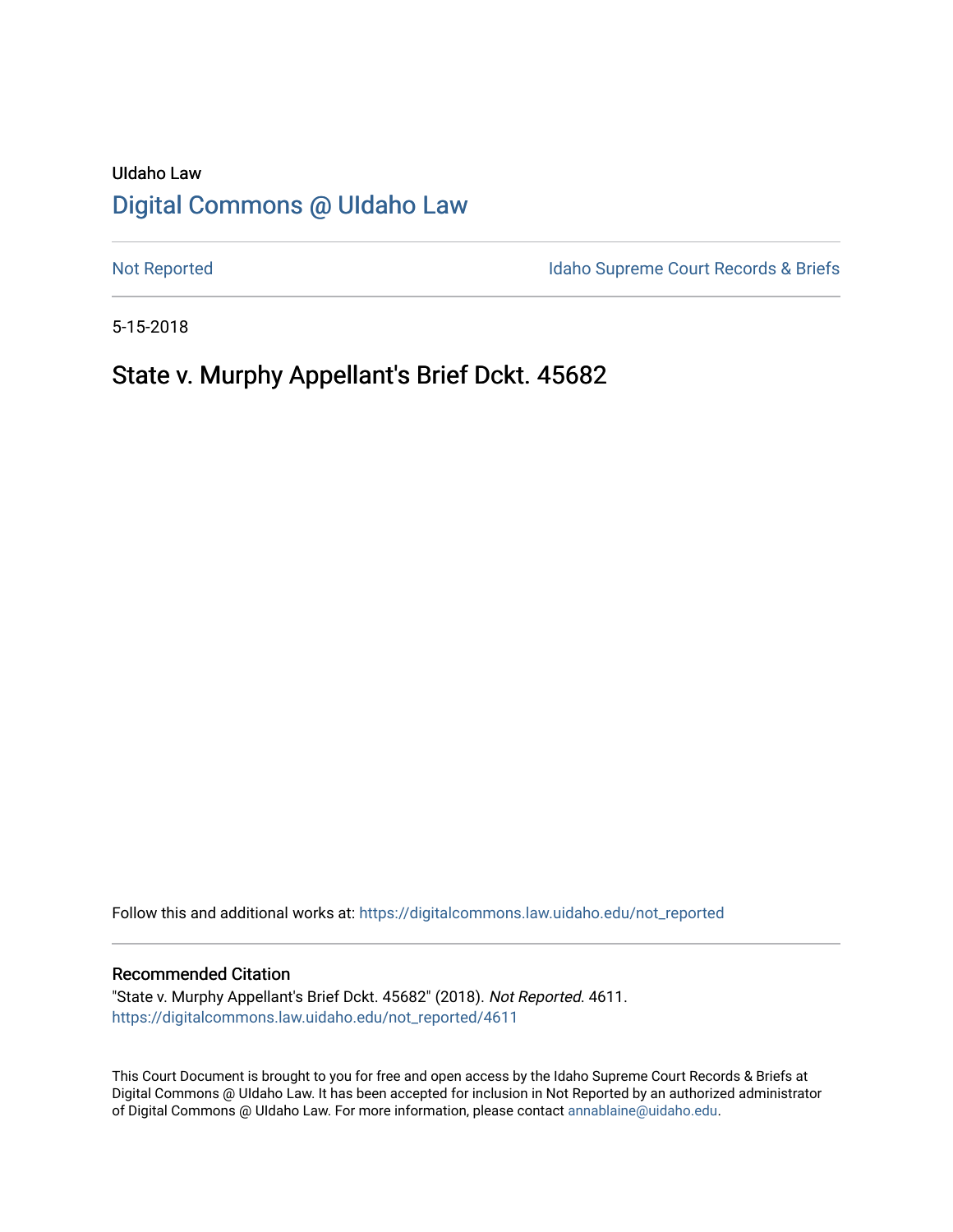### **IN THE SUPREME COURT OF THE STATE OF IDAHO**

**STATE OF IDAHO, )**

**Plaintiff-Respondent, )**

**v. )**

**MICHAEL R. MURPHY, ) APPELLANT'S BRIEF**

**Defendant-Appellant. )**

**) NO. 45682**

**) JEROME COUNTY NO. CR 2006-555**

### **BRIEF OF APPELLANT** \_\_\_\_\_\_\_\_\_\_\_\_\_\_\_\_\_\_\_\_\_\_\_\_

\_\_\_\_\_\_\_\_\_\_\_\_\_\_\_\_\_\_\_\_\_\_\_\_

**)**

**)**

**)**

### **APPEAL FROM THE DISTRICT COURT OF THE FIFTH JUDICIAL DISTRICT OF THE STATE OF IDAHO, IN AND FOR THE COUNTY OF JEROME**

\_\_\_\_\_\_\_\_\_\_\_\_\_\_\_\_\_\_\_\_\_\_\_\_

**HONORABLE JOHN K. BUTLER District Judge**

\_\_\_\_\_\_\_\_\_\_\_\_\_\_\_\_\_\_\_\_\_\_\_\_

**ERIC D. FREDERICKSEN KENNETH K. JORGENSEN State Appellate Public Defender Deputy Attorney General I.S.B. #6555 Criminal Law Division**

**JENNY C. SWINFORD Boise, Idaho 83720-0010 Deputy State Appellate Public Defender (208) 334-4534 I.S.B. #9263 322 E. Front Street, Suite 570 Boise, Idaho 83702 Phone: (208) 334-2712 Fax: (208) 334-2985 E-mail: documents@sapd.state.id.us**

**ATTORNEYS FOR ATTORNEY FOR DEFENDANT-APPELLANT PLAINTIFF-RESPONDENT**

**P.O. Box 83720**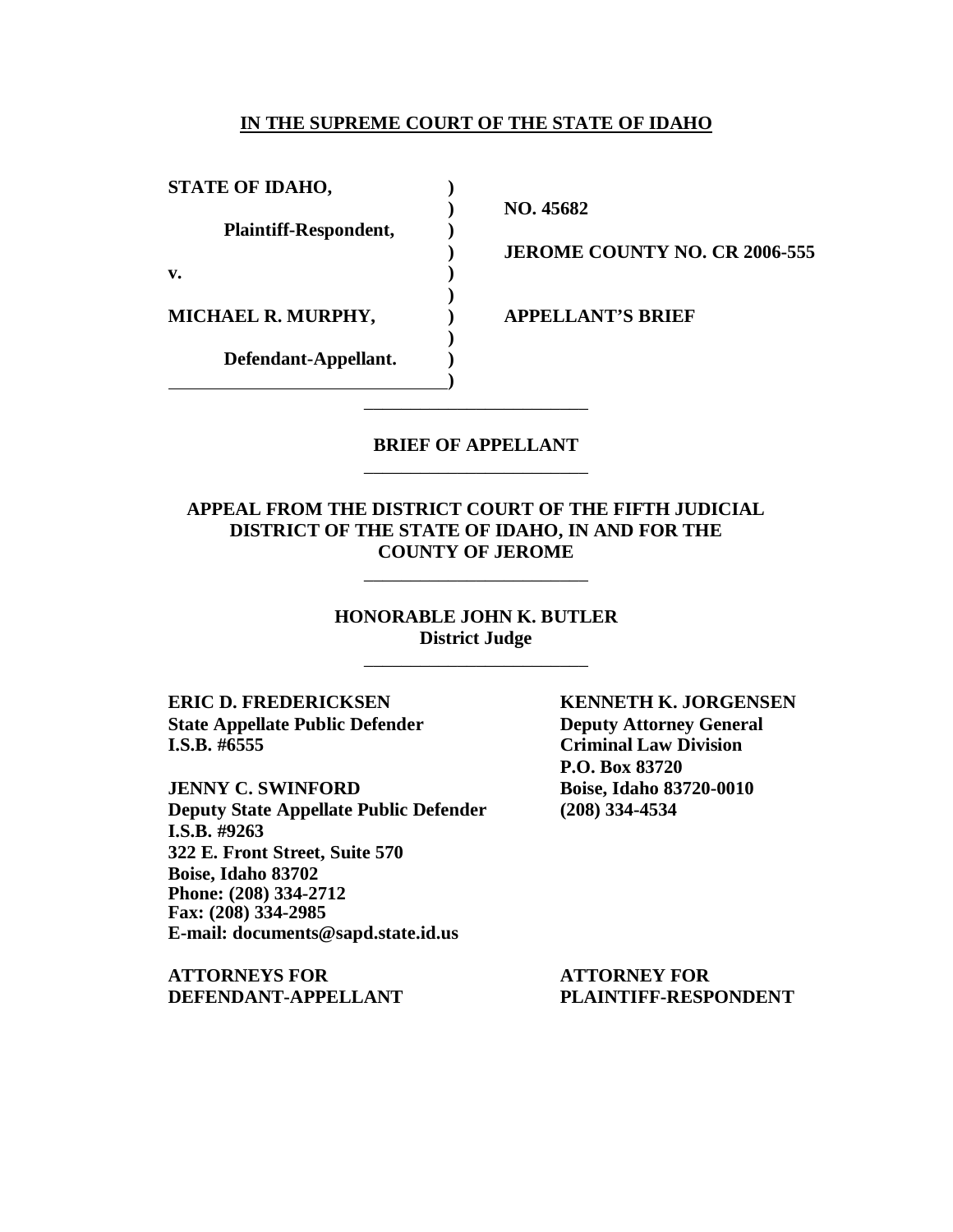## **TABLE OF CONTENTS**

## **PAGE**

| Statement of the Facts and                                           |  |
|----------------------------------------------------------------------|--|
|                                                                      |  |
|                                                                      |  |
| The District Court Abused Its Discretion When It Denied Mr. Murphy's |  |
|                                                                      |  |
|                                                                      |  |
|                                                                      |  |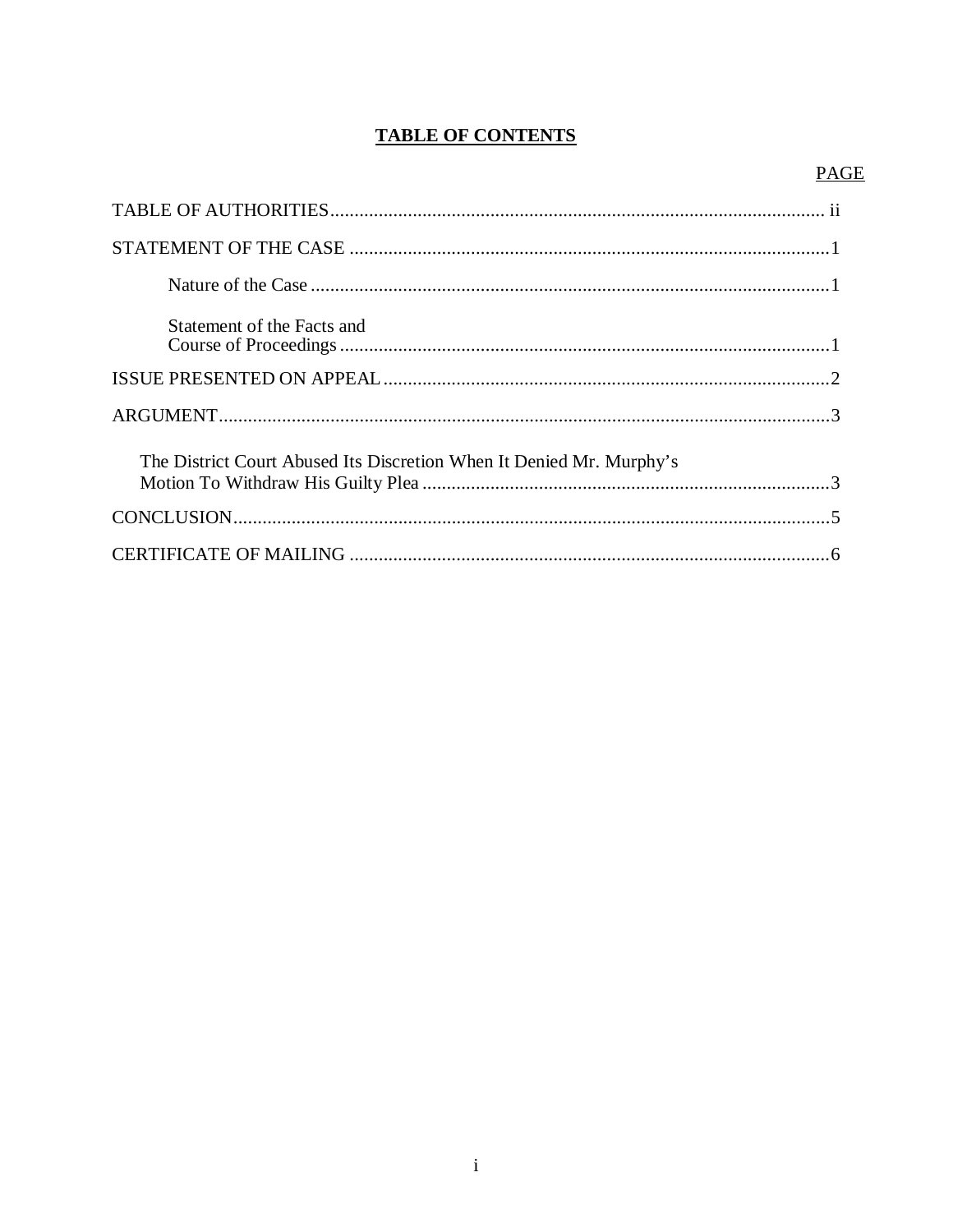## **TABLE OF AUTHORITIES**

| Cases                                                                                    |  |
|------------------------------------------------------------------------------------------|--|
|                                                                                          |  |
| State v. Murphy, Docket No. 43119/43121, 2015 Unpublished Opinion No. 714 (Ct. App. Nov. |  |
|                                                                                          |  |
| <b>Statutes</b>                                                                          |  |
|                                                                                          |  |
| Rules                                                                                    |  |
| 3, 4                                                                                     |  |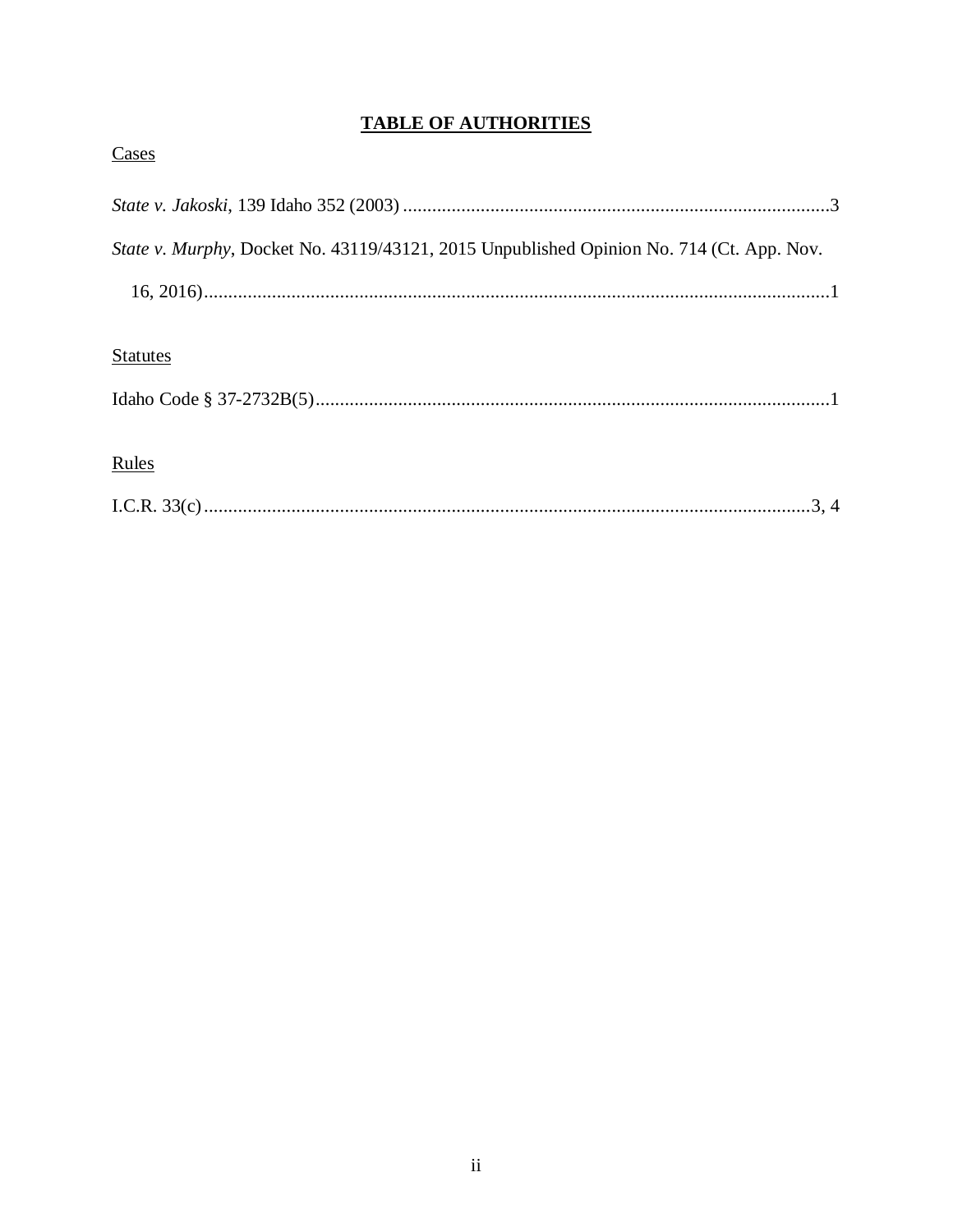#### STATEMENT OF THE CASE

#### Nature of the Case

Michael Murphy appeals from the district court's order denying his motion to withdraw his guilty plea.

#### Statement of Facts and Course of Proceedings

In 2006, Mr. Murphy pled guilty to trafficking in immediate precursors of methamphetamine, a felony, in violation of Idaho Code § 37-2732B(5).  $(43119 R<sup>1</sup>_{1})$  $(43119 R<sup>1</sup>_{1})$  $(43119 R<sup>1</sup>_{1})$  pp.165–66, 175–77.) The district court sentenced him to twenty years imprisonment, with ten years fixed, and retained jurisdiction. (43119 R., pp.175–81.) Following the period of retained jurisdiction, the district court suspended Mr. Murphy's sentence and placed him on probation. (43119 R., pp.190–93.) In 2015, upon Mr. Murphy's admission to a probation violation, the district court revoked his probation and executed his sentence. (43119 R., pp.300–03.) Mr. Murphy appealed, and the Court of Appeals affirmed the district court's order revoking his probation. *State v. Murphy*, Docket No. 43119/43121, 2015 Unpublished Opinion No. 714 (Ct. App. Nov. 16, 2016).

On November 9, 2017, Mr. Murphy moved to withdraw his 2006 guilty plea. (45682 R., pp.6–8.) The district court denied the motion for lack of jurisdiction. (R., p.11) Mr. Murphy appealed.  $(R., pp.13-14.)$ 

<span id="page-4-0"></span><sup>&</sup>lt;sup>1</sup> This Court ordered the record be augmented with the Clerk's Record and Transcripts filed in Mr. Murphy's prior appeal: *State v. Murphy*, No. 43119, Jerome County No. CR 2006-555. The Court also ordered a limited clerk's record for this appeal. Citations to each record will reference the Supreme Court Docket Number.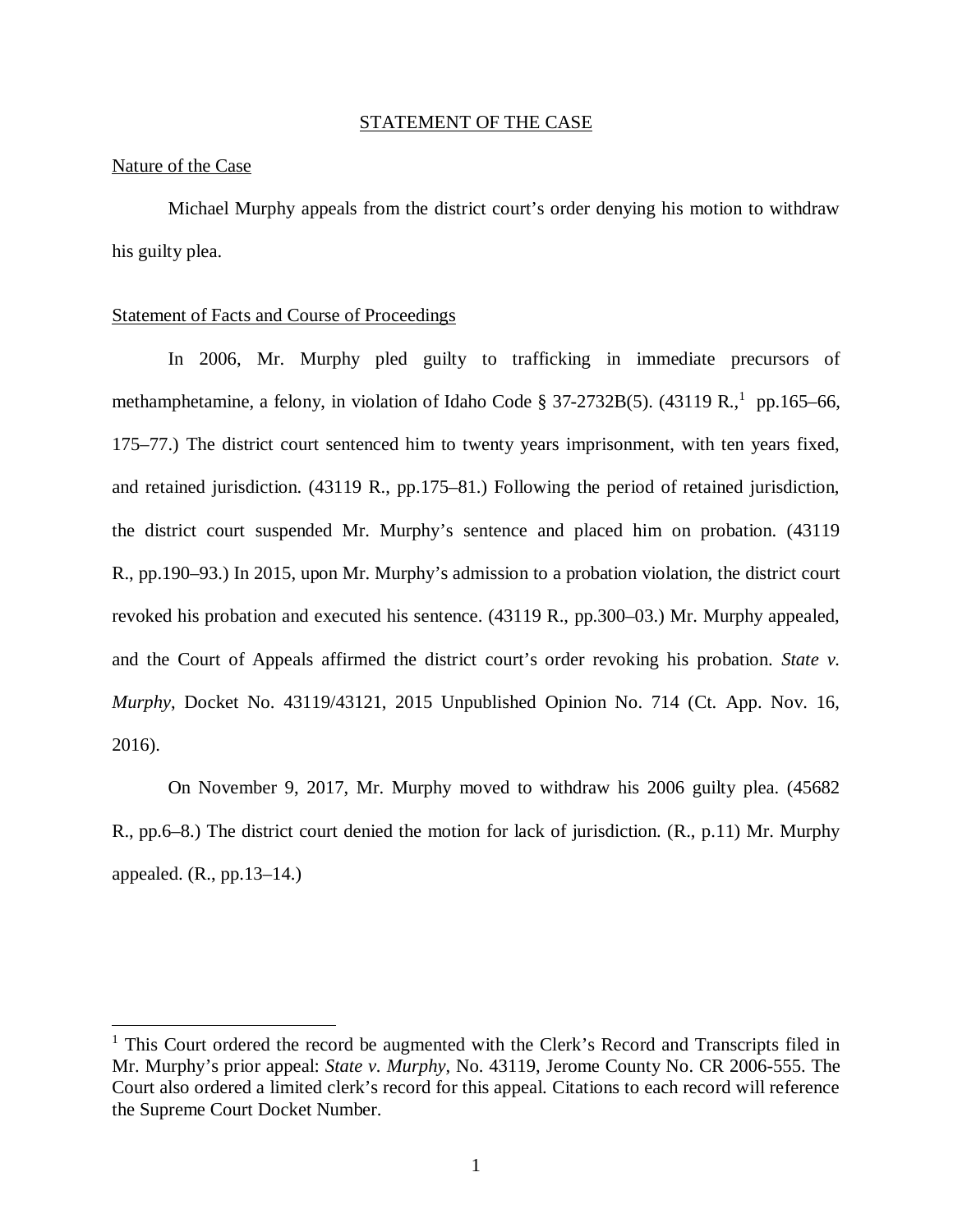# ISSUE

Did the district court abuse its discretion when it denied Mr. Murphy's motion to withdraw his guilty plea?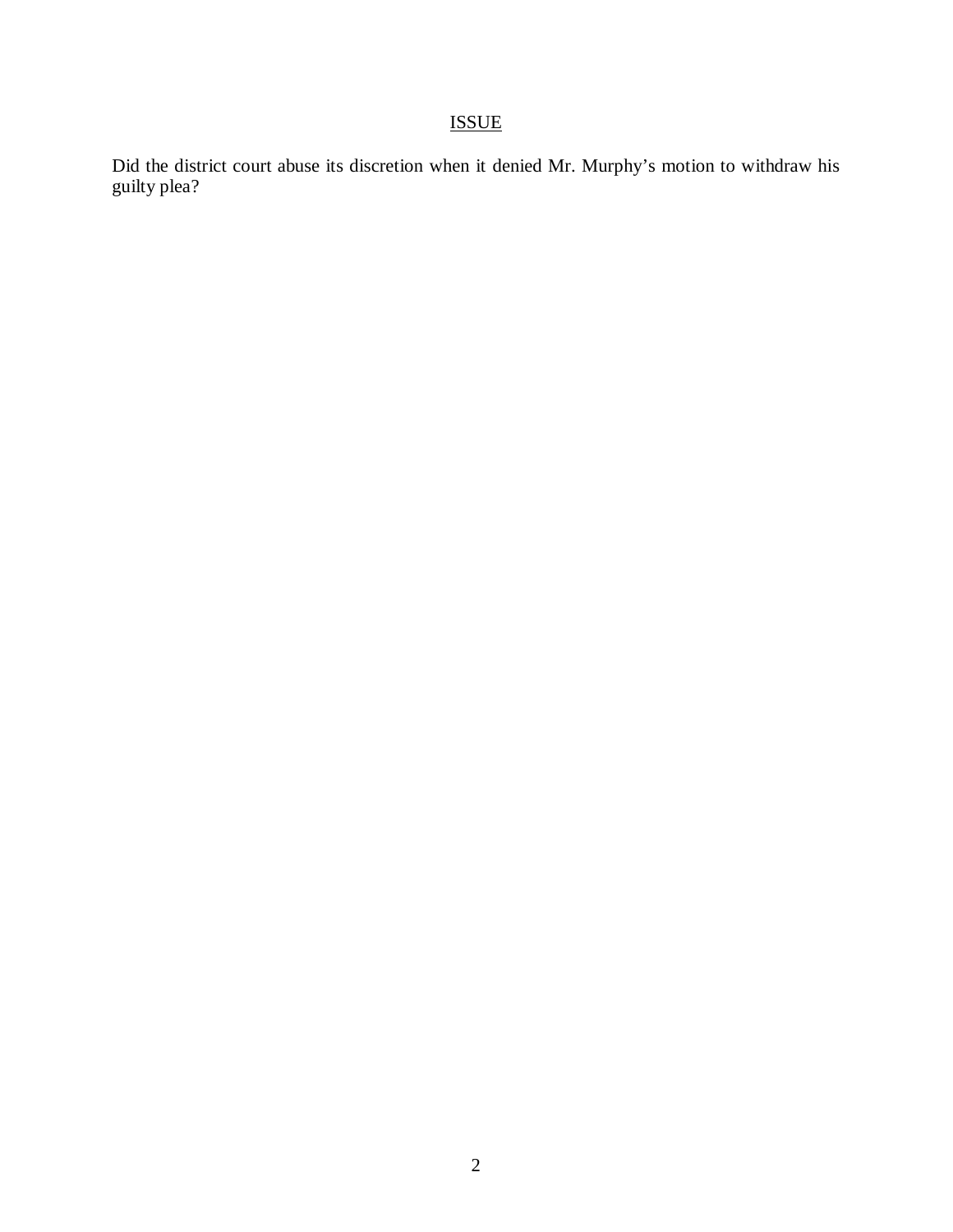#### ARGUMENT

### The District Court Abused Its Discretion When It Denied Mr. Murphy's Motion To Withdraw His Guilty Plea

Idaho Criminal Rule 33(c) states: "A motion to withdraw a plea of guilty may be made only before sentence is imposed or imposition of sentence is suspended; but to correct manifest injustice the court may set aside the judgment of conviction after sentence and may permit the defendant to withdraw a plea of guilty." I.C.R. 33(c). "[A] court's jurisdiction to amend or set aside the judgment in a case does not continue forever." *State v. Jakoski*, 139 Idaho 352, 354 (2003). "Absent a statute or rule extending its jurisdiction, the trial court's jurisdiction to amend or set aside a judgment expires once the judgment becomes final, either by expiration of the time for appeal or affirmance of the judgment on appeal." *Id.* at 355. Rule 33(c) "does not include any provision extending the jurisdiction of the trial court for the purpose of hearing a motion to withdraw a guilty plea." *Id.* Therefore, once the judgment becomes final, the district court "no longer" has jurisdiction to hear a motion to withdraw a guilty plea. *Id.* 

Mindful of *Jakoski*, Mr. Murphy nonetheless maintains the district court abused its discretion by denying his motion to withdraw his guilty plea. As he argued in his motion:

On August 23, 2006, defendant had no idea what he was pleading guilty to[ ], as he was instructed to do so by appointed counsel (see affidavit of Michael Murphy). During the hearing where the defendant ple[d] guilty, the court on the record stated that the defendant had cold pills and since the pills had not been broken down, the defendant did not have a precursor (see affidavit of Michael Murphy).

It's clear that cold pills in the original form [are] not a precursor to methamphetamine until it[']s broken down and separated. On the record the court made this clear, however the transcripts have yet to be produced and every attempt by the defendant to create them . . . is denied (see affidavit of [Michael] Murphy).

The [defendant] clearly ple[d] guilty to a charge for which he is not guilty of and therefore was not made voluntarily, knowingly and intelligently made.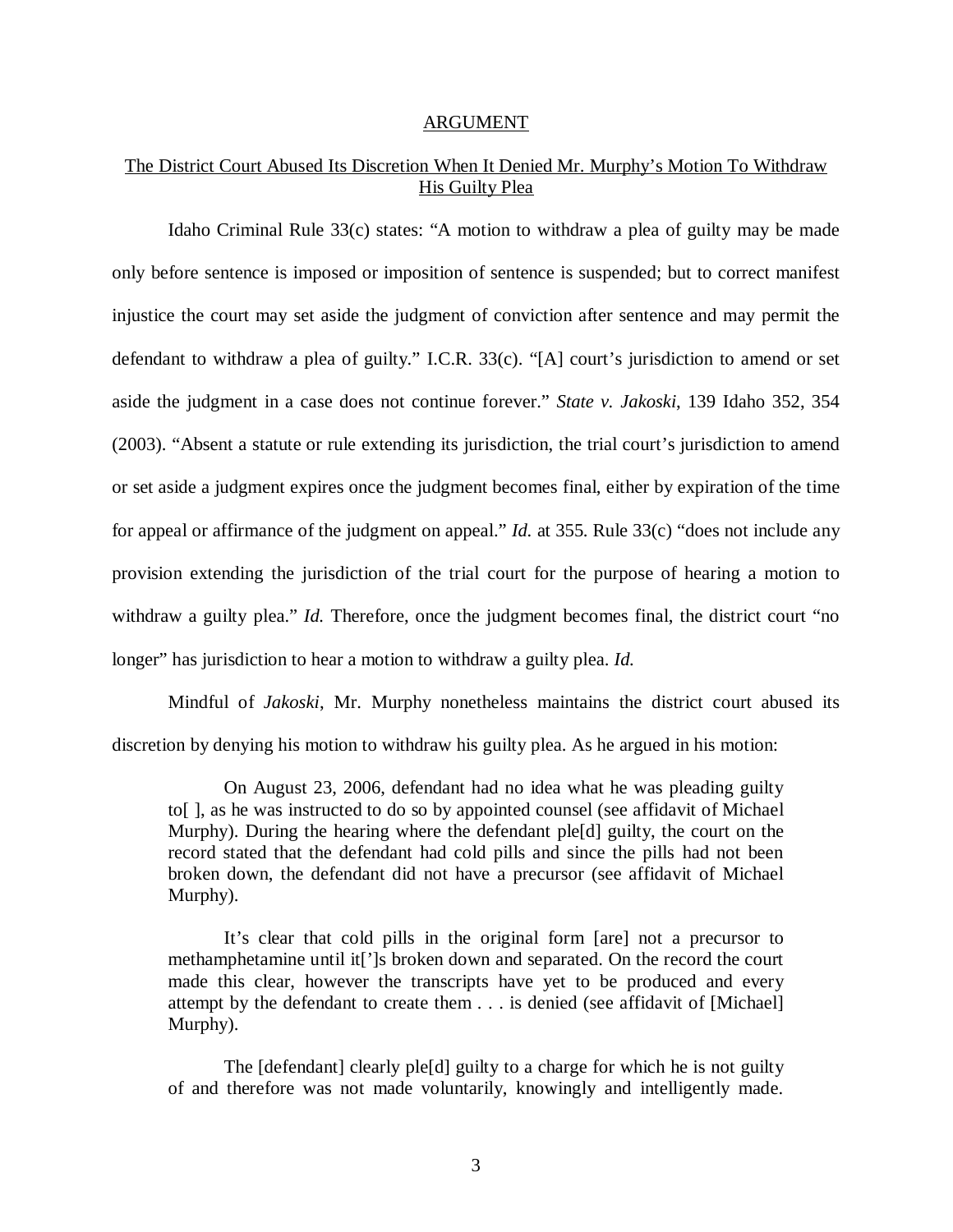Defendant not having a High School education, relied upon counsel to protect his [constitutional] Rights. Here the plea was not constitutional for several reason[s] as a matter of fact as well as law;

a) The court stated on the record pill form is not a precursor,

b) Counsel said or did nothing to protect defendant from pleading guilty to a charge he was not guilty of,

c) The plea was not voluntarily made, as defendant had limited education,

d) Manifest Injustice has been imposed upon the defendant as innocent as charged.

The defendant request[s] this honorable court to obtain the full record in this case, including the change of plea hearing dated, August 23, 2006, as the record is required by law.

(R., pp.6–7.) In his affidavit, Mr. Murphy averred: "I do not have a high school education," I would have never ple[d] guilty had I not been instructed to by my appointed counsel," "I was not in possession of a precursor," "I am withdrawing my plea of my own free will," "I have tried to obtain the full record many time and keep getting denied," and "The August 23, 2006, transcripts will prove my allegation and support my Rule 33(c) motion." (R., p.8.) Based on his motion and affidavit, Mr. Murphy asserts his guilty plea was not knowingly, voluntarily, and intelligently made because he relied on his trial counsel's advice to plead guilty to an offense he did not commit through his possession of cold pills. He submits the district court should have granted his motion to withdraw his guilty plea to correct this manifest injustice. In light of these facts, but mindful of *Jakoski*, Mr. Murphy contends the district court abused its discretion by denying his motion to withdraw his guilty plea.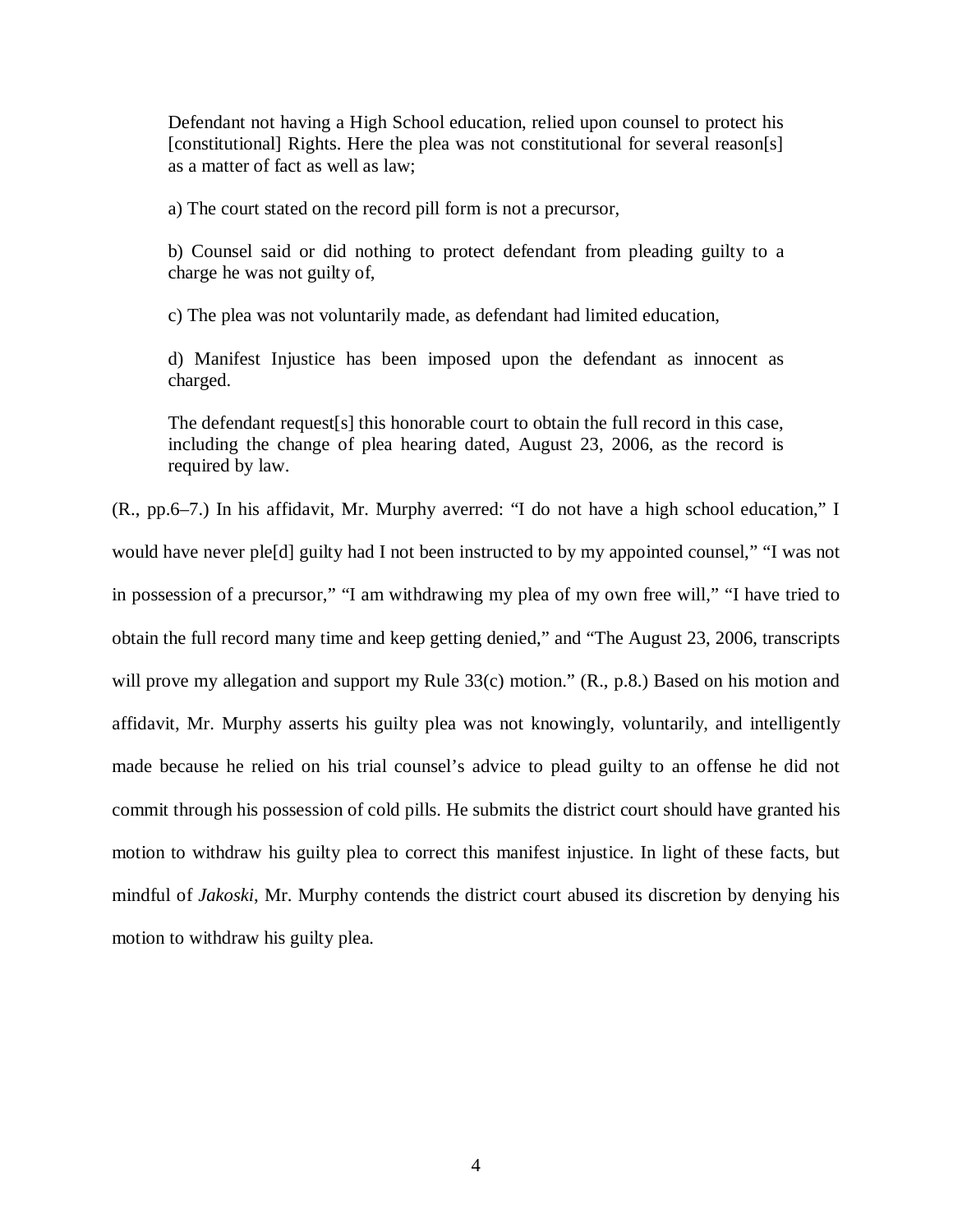## **CONCLUSION**

Mr. Murphy respectfully requests this Court reverse the district court's order denying his motion to withdraw his guilty plea and remand his case for further proceedings.

DATED this 15<sup>th</sup> day of May, 2018.

 $\frac{1}{s}$  /s/ $\frac{1}{s}$ 

JENNY C. SWINFORD Deputy State Appellate Public Defender